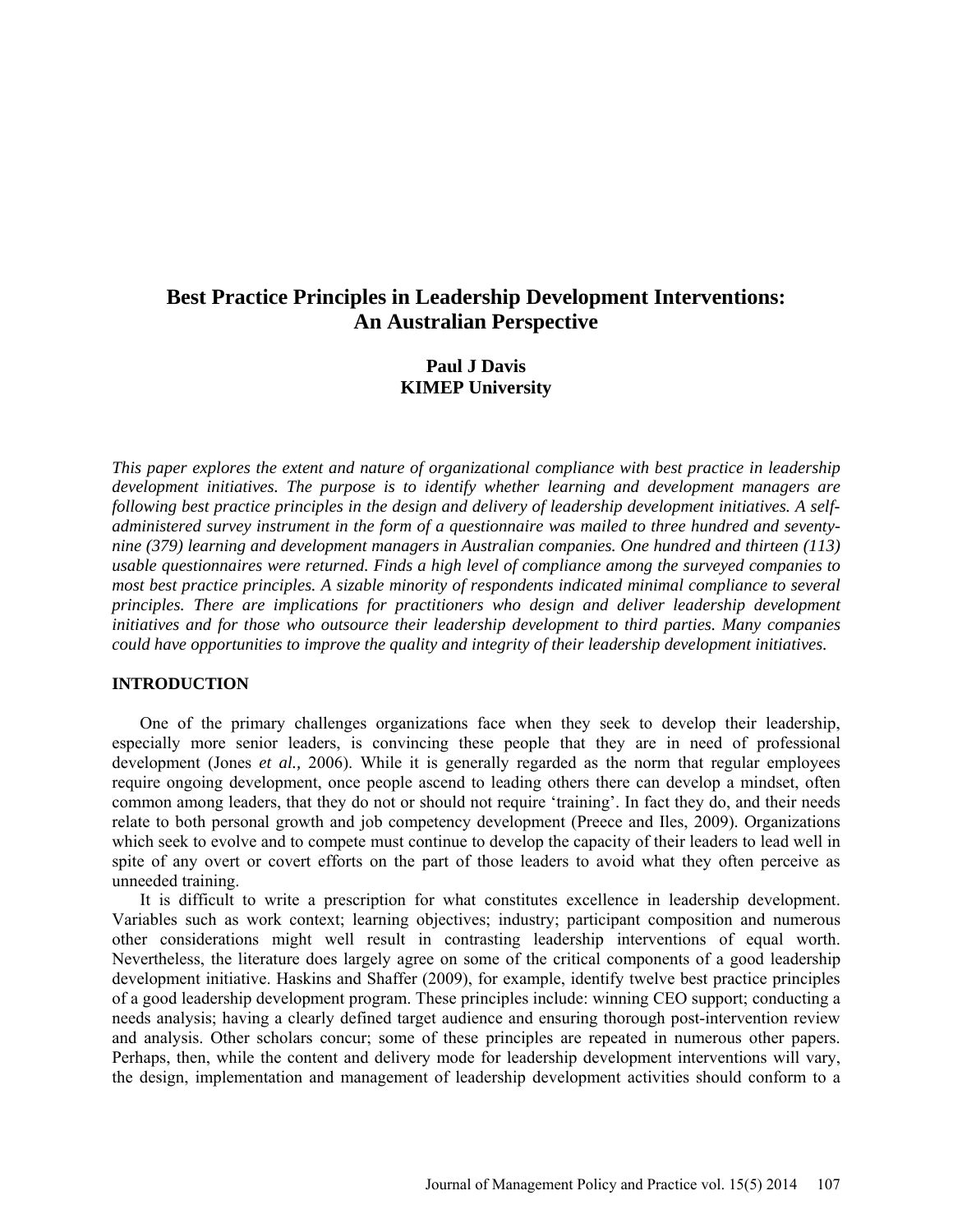quality assurance-driven process which includes some important steps. In this sense, at least, it is possible to define some key ingredients for excellence in leadership development.

Leadership development in contemporary organizations assumes many different forms. Coaching has become a popular form of leadership development, especially for more senior leaders (Jones *et al.,* 2006) while other organisations send some select leaders to retreats or academies for their professional development (Preece and Iles, 2009). It is also the case that leadership development learning methodology can be mixed for a richer and perhaps more challenging or holistic leadership experience. Queensland Health, for example, has for the past twelve years simultaneously used short and long formal workshops; self-paced online learning modules; 360 degree feedback; coaching and web-based support to develop its clinical and non-clinical leaders (Crethar, 2011). Similarly, Philips, the electronic consumer goods multinational, has a leadership program which utilizes classroom sessions; experiential learning through collaborative project work; coaching and action learning activities (Korde et al., 2011).

This research project is not concerned with distinguishing between the various forms or delivery modes of leadership initiatives as the evidence suggests that best practice principles can and should apply to whatever leadership initiative an organization has chosen to invest in. Suffice it to say here; leadership modes vary significantly, and that is acknowledged, yet best practice principles are a constant. It is the application of best practice to leadership planning, design, delivery and management with which the current project is concerned.

# **LITERATURE REVIEW**

#### **Best Practice Principles in Leadership Development**

There exists no single, definitive list of principles that define excellence in leadership development initiatives. It is interesting, however, that there are a number of principles which are often repeated throughout the leadership literature irrespective of the nature of the leadership development program. It suggests relatively widespread, general agreement on a number of important principles that good leadership development activities should encompass. While the purpose here is not to be too prescriptive or to attempt to create a checklist against which leadership initiatives must measure up, it is to identify some standards of excellence. These standards will provide the benchmarks against which the participating organizations can be evaluated for best practice compliance.

#### **Assessing Learner and Organizational Needs**

The first principle for quality leadership development initiatives commonly referred to in the literature is that organizations must objectively assess their leadership development needs through an organizational review. The purpose of this review, or needs analysis, is primarily to identify leadership skill and knowledge gaps across the organization so that the leadership development initiative is targeted at meeting the specific needs of the organization. Addison and Cunningham (2006) suggest the needs analysis not merely identify current competencies leaders have but also determine whether these competencies are adequate to serve the business. They also suggest that inadequate competencies, not only missing competencies, are identified and subsequently addressed in the leadership development initiative that follows.

As organizations are continuously developing and having to face new challenges, leadership competencies, as Addison and Cunningham (2006) note, that serve the business, must be future-focused. Therefore, a good needs analysis will not just determine competency gaps that exist today, but the competency needs of the organization over the coming few years. Conducting a thorough, objective needs analysis helps the organization invest in leadership in a strategic way that maximises the value of the

initiative to the business. Without a needs analysis, the organization is just guessing about its leadership competency deficiencies or perhaps merely running a generic 'off-the-shelf' program and hoping for the best. Such an approach lacks strategic intent. Not only would it represent a poor financial investment for the organization but leadership deficiencies would still be likely to persist and this would threaten the future ambitions of the organization. Davis and Callahan (2012) have gone further on the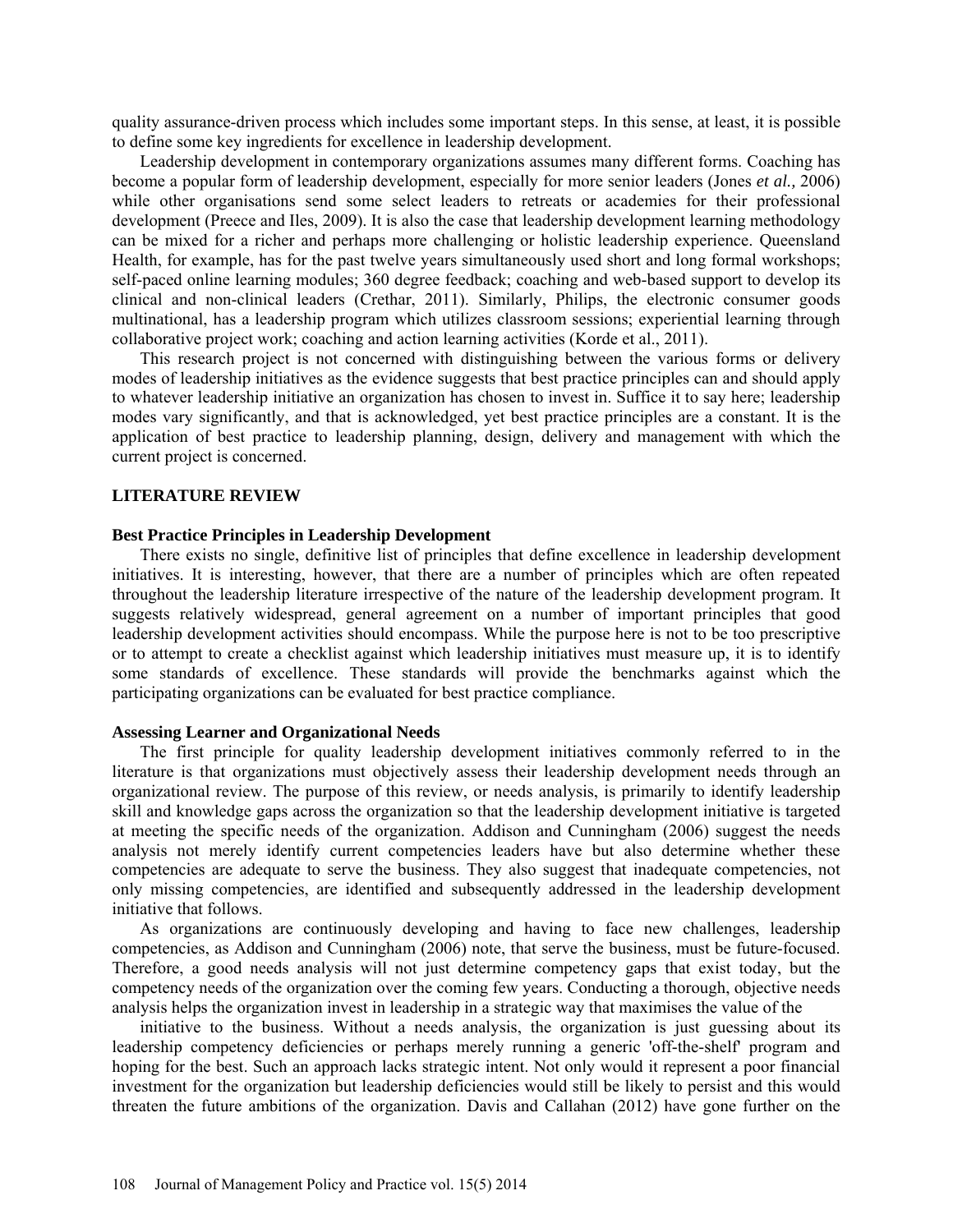topic of assessing leadership competency needs by stating that an individual needs analysis for each leader should be conducted. They state that, especially at the senior level, leaders often have quite different needs depending upon their professional backgrounds and that these specific development needs should be catered to. Some studies (Rhodes and Fletcher, 2013; Bowles *et al.,* 2007) have shown that coaching have shown, for example, that coaching is an effective leadership development activity for focusing on and developing individual needs in leaders.

#### **Delivering the Program**

The next guiding principle for leadership development in organizations is well summarised by Allio (2005) who asserts that while leadership cannot be taught, it can be learned. Allio goes on to say that leadership is best learned through deliberate acts of leadership (practice). The advice for leadership development planners here is that people cannot be instructed how to be leaders. Therefore, classical teaching methodology such as that which has traditionally dominated schools and universities classroom-based, instructor-led, content-heavy, knowledge-imparting - is not, it is widely contended, an effective way to structure leadership development activities. In essence, Allio (2005) is talking about authentic practice; to learn leadership through 'doing'. Perhaps a good, contemporary example of leaders learning to lead outside of the classroom through physically engaging with others in the construction of leadership behaviors is through adventure retreats. Pollitt (2007) and Watson and Vasilieva (2007) provide examples of leaders engaging in building and restoration work in parks, for example, as ways in which leaders can develop many of the leadership skills and attitudes they will require back in the office.

## **Measuring Return**

A more recent principle to guide leadership development initiatives is that activities must provide the organization with a return on investment (ROI). While measuring ROI is a contentious issue, Archer (2013) provides a wide range of indicators that can be measured in some way and that would reflect whether a leadership initiative has delivered a ROI for the organization. He goes on to say that ROI should be thought about in the planning stage of a leadership development intervention and that it should be part of every such initiative. ROI does not necessarily mean a financial return. Many excellent leadership development experiences can be very expensive - such as retreats with quality international speakers - yet they may never be seen to return value that can be easily written up on a balance sheet. They may, however, generate ROI that indirectly returns a financial windfall through leaders applying newly learned competencies that may be attracting new clients or investors.

#### **Reviewing Outcomes**

Post-program review and evaluation is another principle, according to the literature, that is essential for a high quality leadership development initiative. According to, among many others, Bekas (2014), all leadership initiatives should be assessed post-completion for their effectiveness as measured against their espoused pre-program objectives and stated learning outcomes. This necessarily implies an additional principle for leadership initiatives being that they should have explicit objectives and well defined learning outcomes. As with ROI, post-program evaluation serves as a quality assurance mechanism whereby the success and any shortcomings of an initiative can be readily identified and remedied for future initiatives. This equates to a continuous improvement tool for leadership development initiatives. Post-program evaluation, if it involves, as it should, the program's participants, can also serve to generate new ideas to be incorporated into future programs to enhance the enjoyment and learning process for learners. M.S. Rao (Bell, 2012) adds that it is critical that once opinion has been solicited from participants that it is acted upon. Participants must see that their opinions are taken seriously and that they can have an influence over the initiative's evolution.

#### **Qualifying Personnel**

In an interview (Bell, 2012) with internationally renowned leadership scholar, author and corporate speaker M.S. Rao, the interviewer asked Rao to share his thoughts about what constitutes quality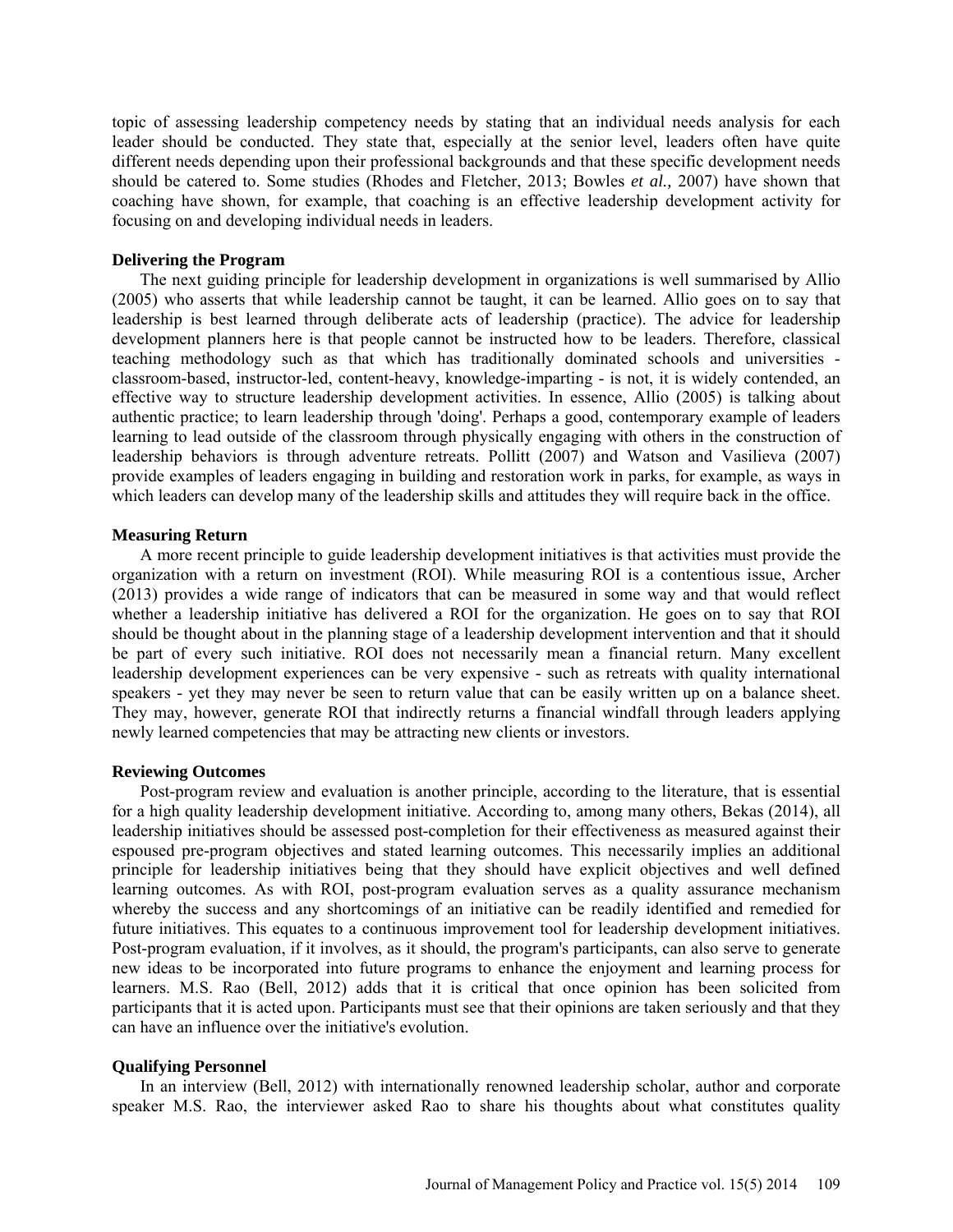leadership development. Rao made a number of points that serve as guiding principles including the observation that only highly qualified, reputable and specialist people should be designing and delivering leadership development initiatives. The same point has been made by Santora *et al.,* (2010). For organizations that outsource their leadership development this means there is onus on the organization to carefully check and validate the credentials of anyone they seek to engage for leadership development. Where leadership development is catered for by employees of an organization, it is important to actively build internal capability to meet leadership development needs. This means hiring, developing and retaining excellent specialists in learning and development. Again; this principle supports a commitment to investing wisely in leadership development and to addressing quality assurance as an important issue.

#### **Involving Senior Leaders**

Rao (Bell, 2012) as well as Hurt and Homan (2005) have emphasised the importance of actively involving senior leaders in leadership development initiatives. Passive involvement is much less powerful than having senior leaders make the time to spend with new and developing leaders. Rao suggests it is important that senior figures in the organization share their experiences and stories with developing leaders. Not only is this an excellent way to transfer knowledge, values, attitudes and corporate identity, but it adds gravitas to a program when busy senior executives are actually involved as speakers or facilitators. It sends an important message to the entire organisation that leadership development is a priority for the organisation and that it is taken very seriously.

# **Aligning and Integrating Leadership Development Activities**

Some writers, notably Clayton (2012) have written about the importance of leadership development initiatives being aligned with the organization so that the individual and the organization are simultaneously being developed. Therefore, competencies that are most worth developing in leaders are those which grow the business at the same time. Clayton argues this can be achieved by having leadership development initiatives grounded in organizational development (OD) theory and practice. Formulating initiatives with an OD grounding can have the benefit of maximising ROI by having developing leaders take on tasks and projects as part of their development that might otherwise need to be done by external consultants.

In a similar vein, researchers including Xuejin Qiao (2009); Crethar (2011) and Hurt and Homan (2005) have argued that leadership development should be fully integrated with and aligned to other key business imperatives and projects. Key business imperatives, depending upon the industry might, for example, be safety (mining; oil drilling; commercial aviation); customer service (supermarkets; hotels; call centres) or quality (restaurants; manufacturing; construction). Projects could include product diversification; entering new markets; downsizing or takeovers for example. The important point is 'integration'. Leadership development should not be conducted in isolation from what the organization is striving to achieve or become because leadership is essential to achieving broader organizational plans and goals. Integration facilitates consistency in organizational messages and nurtures a shared understanding by all stakeholders. Integration also provides a leadership development initiative with focus and direction when participants can see the links between development activities and what the organization represents. Corner (2014) and Santora *et al.,* (2010) have said specifically that leadership development ventures should actually be a part of an organization's strategic plan.

## **Facilitating Flexibility**

Another principle advanced by Short (2013) and Clayton (2012) is that contemporary leadership development initiatives must be designed with maximum versatility and flexibility in mind so that program participants can access knowledge and activities on a 'just-in-time' basis. The thinking is that programs planned months in advance and that are rigidly fixed in terms of time, place and process do not reflect the reality of modern organizations nor the work-lives of their leaders. Organizations seldom have the level of predictability that allows for a leadership development activity planned in January and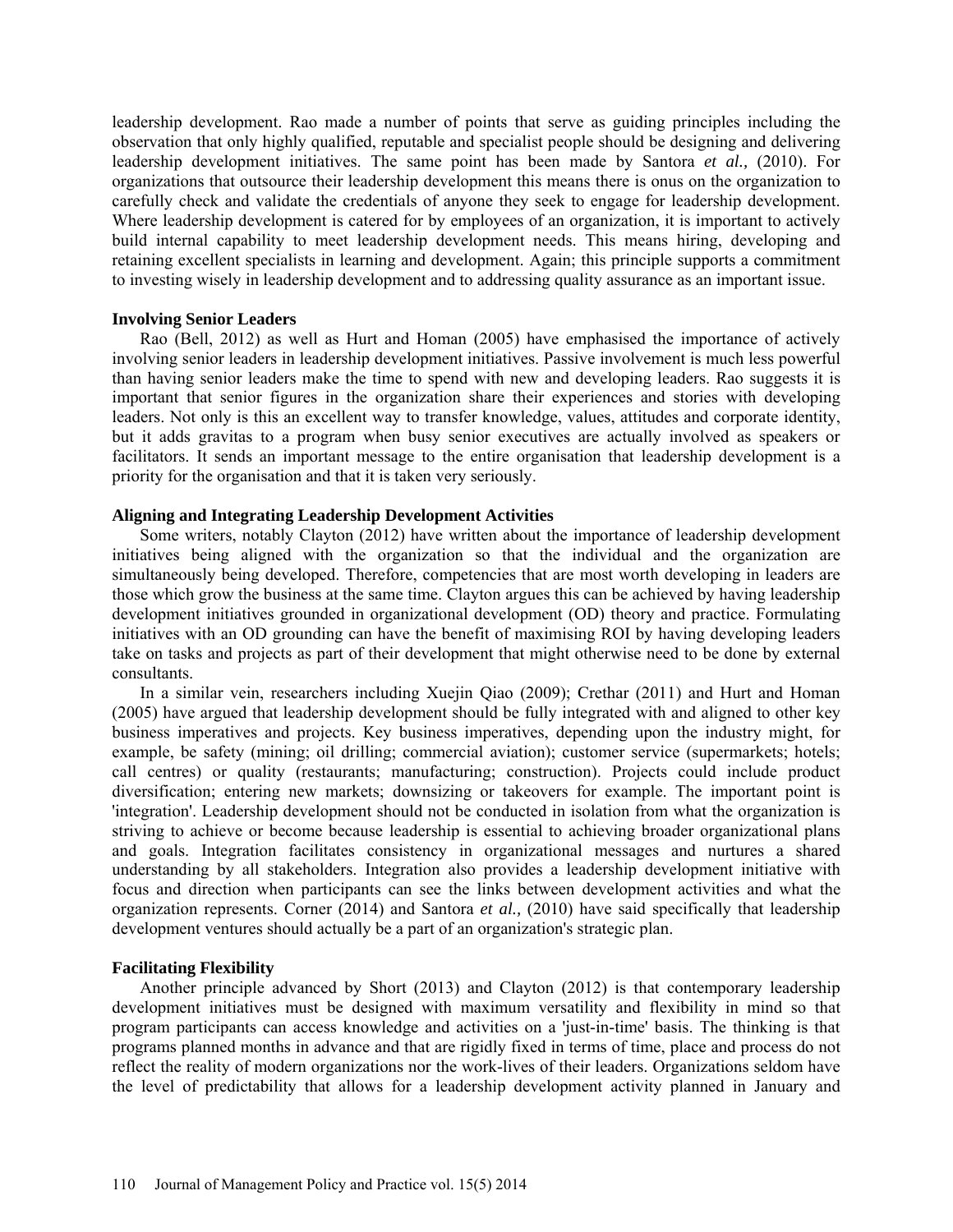scheduled for September to proceed as planned. Ultimately, leadership development, irrespective of the rhetoric, will take second place to an urgent business problem that requires leaders' attention.

#### **Partnering with External Providers**

Haskins and Shaffer (2009) interviewed a broad cross-section of leaders from various businesses and asked them what, in their opinion, a good leadership development program should look like. The respondents made a number of astute observations, some of which have already been discussed but several which have not. The first principle from this study is that if organizations engage external providers for the leadership initiatives then the organization's leadership development sponsors must maintain active input. This observation from respondents may imply that they have had experiences where the organization engages leadership specialists and then entrusts the entire process to those people with the assumption, perhaps, that experts are flawless. Yet such arrangements between organizations and contractors should be partnerships with both partners equally involved and accountable. Contractors should still take advice and direction and would benefit from guidance on the organization's internal politics and culture. The leadership development initiative would most assuredly benefit from a collaborative approach. Further, as noted several times already, quality assurance is important in leadership development and it is much harder to guarantee quality if the organization engages contractors and then takes a 'hands-off' approach.

## **Testing Programs Pre-launch**

A second finding from the study conducted by Haskins and Shaffer (2009) worthy of being included here as a guiding principle for quality leadership development initiatives is to always pilot (trial) a program before officially launching it. Moreover, ensure pilot participants are carefully selected for a valuable cross-section of relevant interests. These participants should provide post-pilot suggestions for how the program might be enhanced and then these suggestions should be incorporated where prudent into the program before it is officially launched as part of the broader leadership development initiative. Piloting programs can reveal weaknesses or more serious issues that only a trial run would have revealed. Piloting a program with a range of people from across the organization can also be a rich source of constructive criticism that may help avoid later negative criticism from real participants who spot inaccuracies or faults with the program which should have been seen earlier.

## **Ensuring Open Communications**

The third principle of a good leadership development program according to the many leaders surveyed by Haskins and Shaffer (2009) is that all leadership initiatives should have an in-built and comprehensive communications plan. Such a communications plan would ensure that two-way communication between the participants and the facilitators / program managers is encouraged, frequent, open, honest and meaningful. Good communication helps to identify and resolve issues quickly and can remove concerns and doubts so that participants can focus their time on enjoying and benefiting from the development activities. Communication also provides a voice for participants so that they can feel more a part of the journey and not simply vessels for whatever the organization feels they should be filled with.

#### **Implementing New Learning**

Auvinen *et al.,* (2013) and Hurt and Homan (2005) have said that it is important that leaders who have attended professional development activities are held accountable for implementing what they have learned in their work. This is especially important to monitor when leaders have been learning away from the workplace. It seems that too often when leaders attend professional development activities these opportunities are viewed simply as an event and learning is not applied back at work. Clearly, leaders who do not apply what they have learned are undermining the purpose of the development activity while ensuring there can be no ROI. It is important that leadership initiatives are unambiguously promoted as attempts to improve practice and the organization. Workshops, seminars and retreats all have the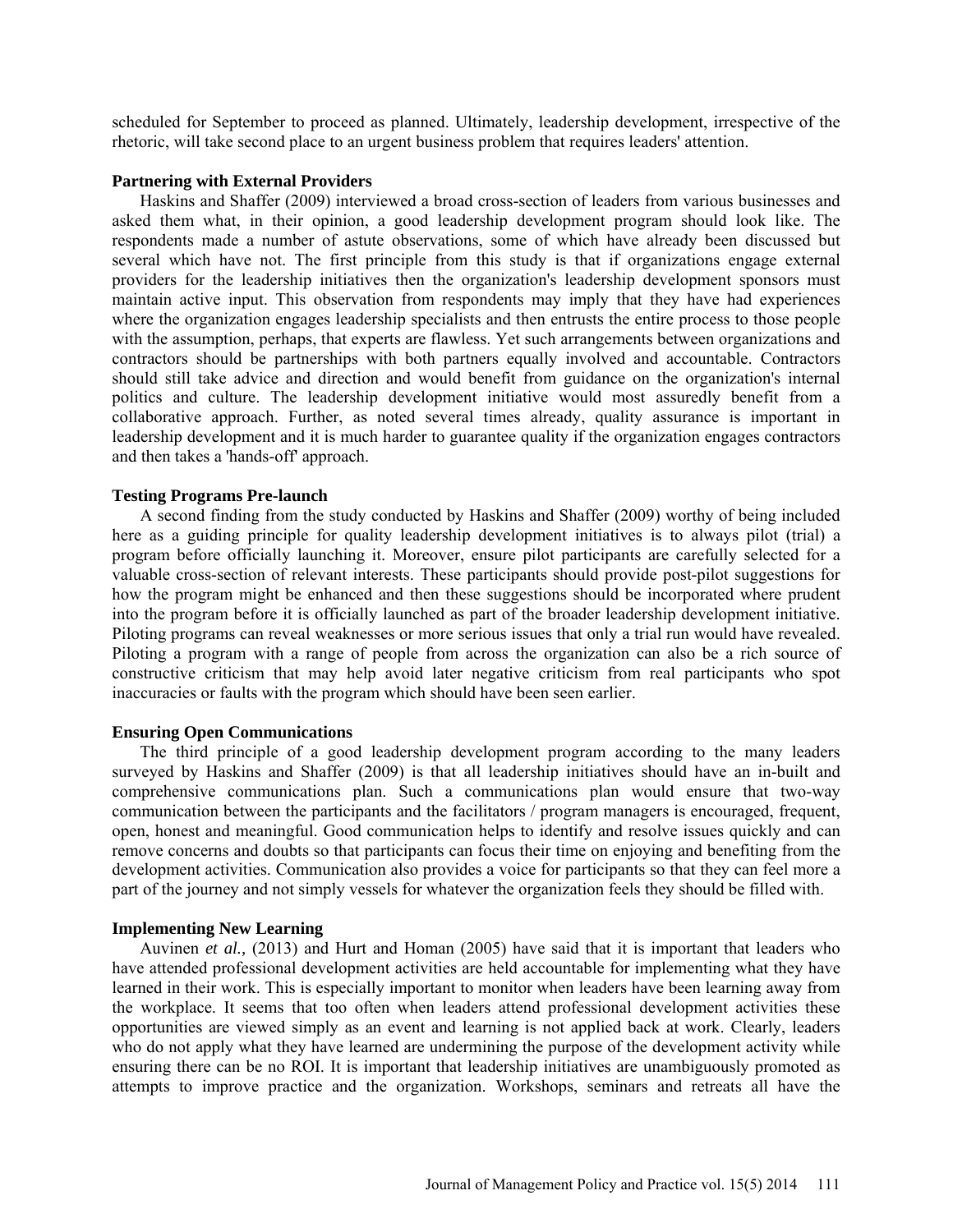character of being an event detached from 'real work' and pose a challenge to leadership program sponsors who must help leaders make the link back to the workplace.

One solution is to make it mandatory that every leadership activity a developing leader attends is 'returned to the organization' in some way. It could be through a presentation; a written report; a demonstration; an address; coaching others; contributing to a project and so forth. This could be checked by a senior manager and assessed during annual performance appraisal time. By making leaders accountable for the investment made in their development, it may well increase their level of engagement with development activities and so the ROI that the organization derives from the venture.

## **Reflecting Global Trends and Issues**

In the most recent literature on leadership there is a growing focus on global leadership, intercultural sensitivity, international awareness and leadership as citizenship. Leading university texts on leadership devote a lot of space to these themes (Yukl, 2013; Nahavandi, 2013; Northouse, 2010). These topics are now being mentioned in recent articles on leadership development. Karakas *et al.,* (2013) note that the globalizing world has resulted in business being dominated by multinational companies that transcend cultural, linguistic, religious and social boundaries. This has given rise to the need for a differently skilled kind of leader who is at ease in a diverse range of business contexts. The authors argue that at the core of the new leader should be strong ethical and social principles and that this need has been highlighted by the Global Financial Crisis (GFC) a few years ago.

Leadership activities need to reflect the changing expectations of leaders that communities now have. As Karakas *et al.,* (2013) astutely observe; values such as global awareness, social responsibility and sustainability are already mainstays of university executive education programs but have not become anywhere near as ubiquitous in leadership development programs designed by organisations for their own leaders. Therefore there is a real need for organization leadership development activities to incorporate a new set of attitudes, values and beliefs into their offerings to reflect a change in the reality of their operational environment.

The key learning point of this from a development perspective is that leaders need to understand that today their decisions have wide and far-reaching ramifications for people they will never know of. To this end, Sheppard *et al.,* (2013) suggests that quality contemporary leadership development initiatives should also incorporate topics such as climate change; environmental sustainability; cross-cultural leadership; leading remote teams and diversity management. Others have also argued that good quality leadership programs in modern organizations include a strong focus on corporate social responsibility and community engagement so that leaders are oriented to their connectedness with a society which is wider than merely their own organization (McCallum *et al.*, 2013; Sanchez-Hernandez and Gallardo-Vazquez, 2013; Bartsch, 2012).

It is also the case that the GFC has highlighted the need for leaders to be more transparent, accountable, moral and compassionate. Leadership texts call this type of post-GFC leadership 'authentic leadership' (Yukl, 2013; Northouse, 2010) and it has an important place in contemporary leadership development initiatives. In summary, an important principle for modern leadership development initiatives is the incorporation of the concept of and values associated with 'global leadership'.

## **Rewarding Desirable Behaviors and Attitudes**

The focus of the principles up to this point has largely been on what programs and developing leaders should be doing. Leskiw and Singh (2007) argue that good leadership programs execute a rewards and recognition plan for participating leaders who do well on their learning and demonstrate the desired behaviours, skills and attitudes back in the workplace. This serves the purpose of encouraging participation in activities and then application on the job. Reward and recognition for those who apply what they have learned also sends a strong message to the organization generally that certain behaviours and attitudes are desirable and are what the organization values. Rewards could vary depending on how demanding the program was or how much impact a certain individual's application of learning has had on the organization. Perhaps rewards could include quicker promotions or 'perks' such as a trip to an overseas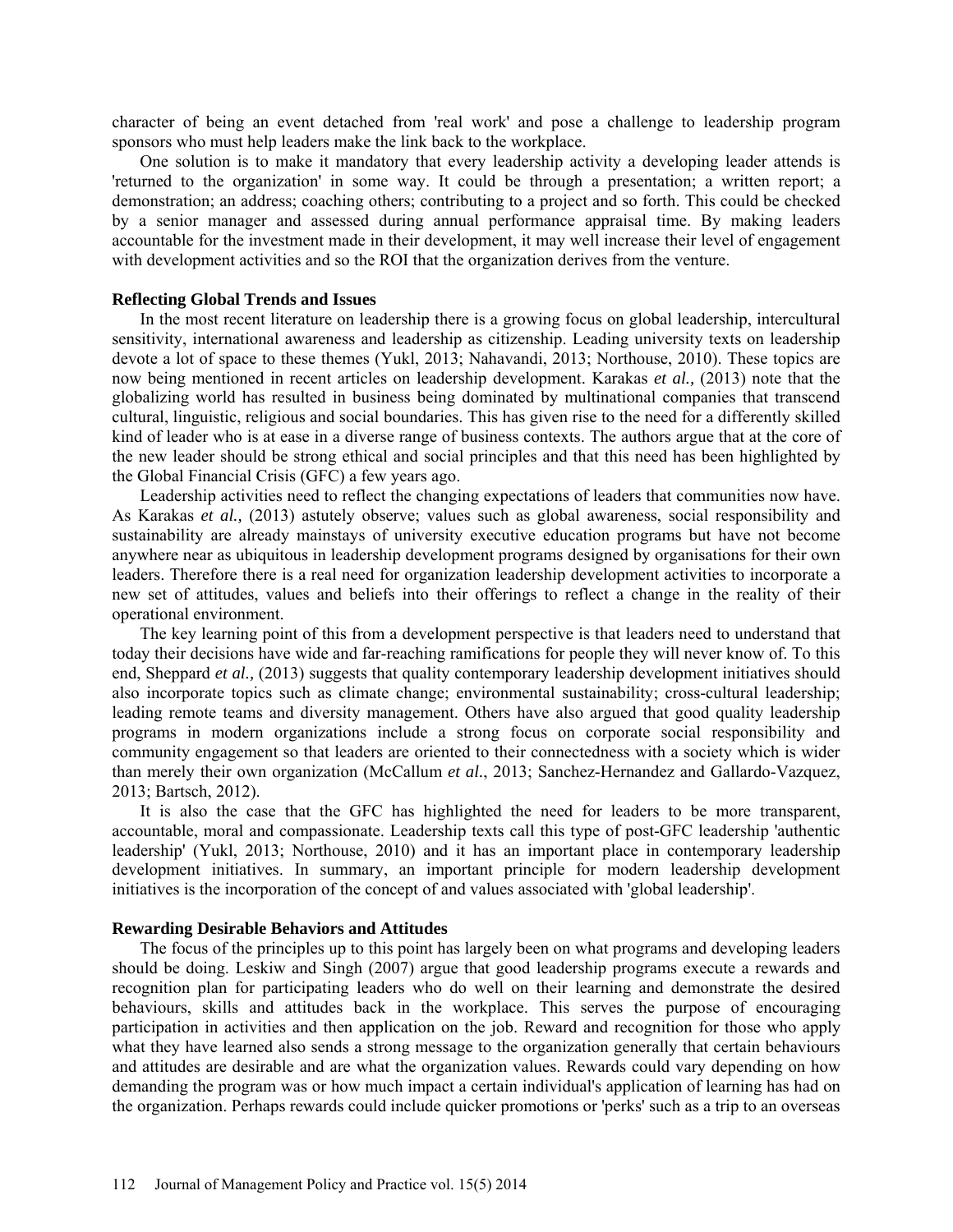conference or a bigger, better equipped office. Smaller rewards that could be given immediately for minor but noticeable contributions might include discount vouchers; movie tickets or a hamper.

### **Utilizing Technology**

Another principle for excellent leadership development initiatives is making a concerted effort to fully embrace modern technology into the design and delivery of development activities. Technology should not *become* the learning or become the focal point of any activity; the technology must serve the learning objectives. Technology should be utilized to enhance the learner's acquisition of skills and knowledge by making learning more realistic, enjoyable and accessible.

Mustafa (2013) cites examples of e-learning applications like podcasts and virtual classrooms which can enhance learning and reduce costs without compromising quality or learning outcomes. Mustafa also argues that computer-based technologies provide twenty-four hour access to development activities anywhere in the world which reflects the needs of many modern business executives. Mustafa continues that e-learning applications allow for greater flexibility in delivery such as simulating dangerous work environments for learners without exposing them to real risk while learning. Computers also help program managers manage and track participants and their progress more efficiently than traditional learning management methods. Other applications such as wikis; blogs; file sharing software; VOIP programs like Skype can all enhance leadership development programs and reduce costs such as travel; photocopying; phone calls and training venues.

## **Financing Programs Adequately**

The final 'principle of excellence' concerns financial resourcing. Santora *et al.,* (2010) have said that leadership initiatives need to be well funded and that organizations must set aside dedicated funds for leadership development. In other words; leadership development should be planned for when budgets are being developed and that a distinct budget of protected funds should be set aside expressly for leadership development. Santora's and his colleagues' observation tends to imply that in some organisations leadership development is an afterthought or something that the organization hopes to be able to do subject to funds being available after other projects have been paid for. This would often result in leadership activities being under-funded or leadership planners being expected to achieve too much with too little. Corner (2014) has argued that coaching, for example, is a proven cost-effective way to develop leaders. He argues that coaching costs are easily controlled and able to be forecasted so that coaching activities are managed in ways that return good value for the investment.

Poor planning communicates several unhelpful messages to the organization at large. Firstly; leadership development is not a priority or something the organization especially values. Secondly; planning for the organization's future is not a priority or something the organization especially values. The third message this approach communicates is that the organization is willing to compromise on the quality and capacity of leaders. This in turn is troubling to the regular non-leadership workforce who would hope to have leaders that are effective and well disposed to leading them.

Represented in Table 1 is a summary of important principles for leadership development activities as identified through the literature review for this study. It is not intended or proffered as a definitive list and the principles are not listed in any particular order. The principles documented in Table 1 became the focus of the questions for the mailed questionnaire.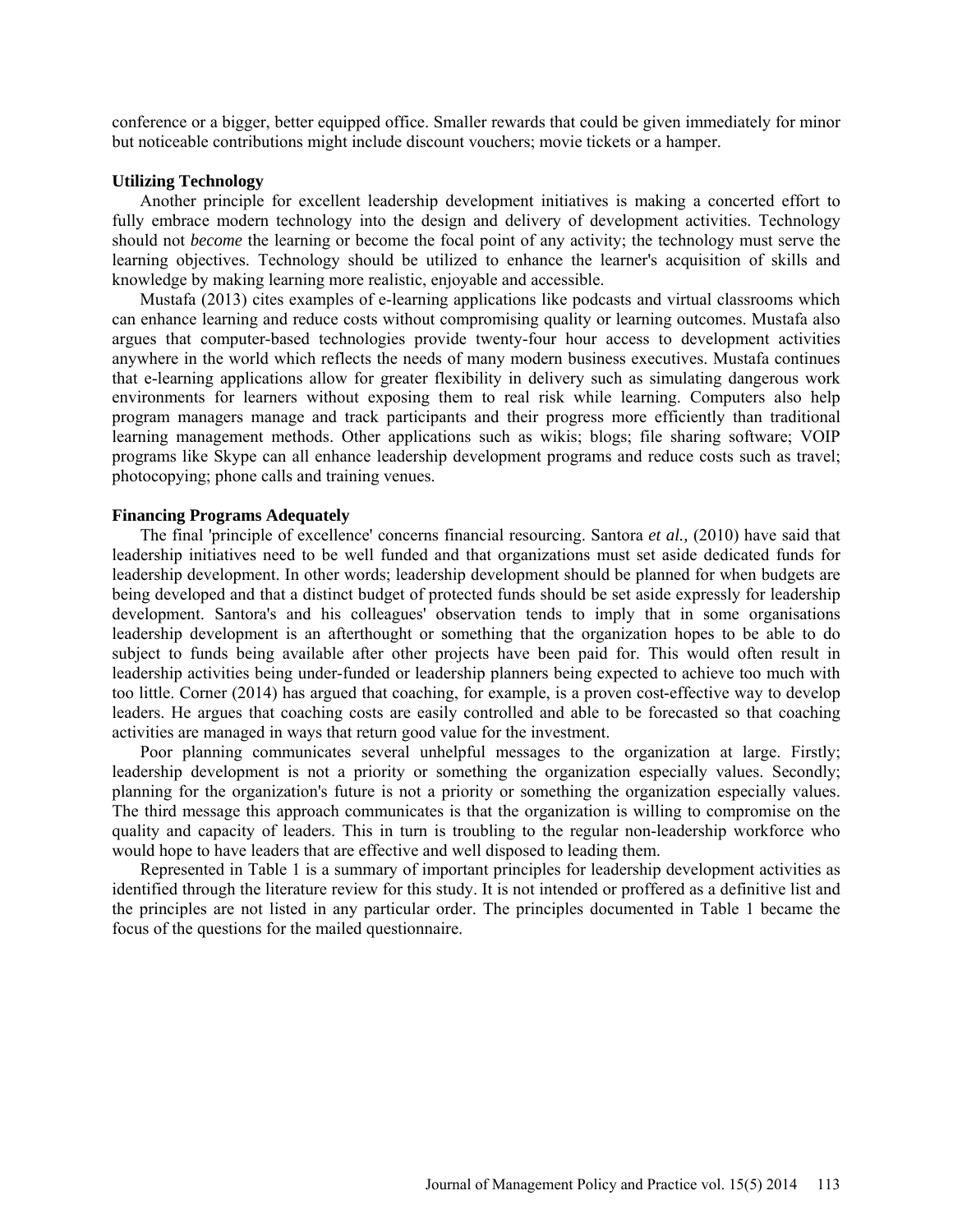# **TABLE 1 PRINCIPLES OF BEST PRACTICE FOR LEADERSHIP DEVELOPMENT ACTIVITIES**

| <b>Leadership Development Principle</b>                                                                                                                                                                                          | <b>Source</b>                                                                                                                               |
|----------------------------------------------------------------------------------------------------------------------------------------------------------------------------------------------------------------------------------|---------------------------------------------------------------------------------------------------------------------------------------------|
| Conduct a thorough review of the business to identify current<br>leadership competencies and the gaps.                                                                                                                           | Addison & Cunningham (2006)                                                                                                                 |
| Leadership cannot be taught; programs must be based around<br>practice and practicing; not theory.                                                                                                                               | Dinkin and Frederick (2013); Hageman<br>(2013); Pollitt, 2007; Watson and<br>Vasilieva, (2007); Allio (2005)                                |
| Initiatives should provide a return on investment and this<br>must be measured.                                                                                                                                                  | Archer (2013)                                                                                                                               |
| Leadership initiatives should:<br>- Utilise quality, qualified specialists<br>- Actively involve senior leaders<br>- Solicit, listen to and act on participant feedback                                                          | Romanowska et al., (2013); Bell (2012)                                                                                                      |
| Initiatives must be flexible and versatile to meet 'just-in-time'<br>needs of leaders                                                                                                                                            | Short, 2013; Clayton (2012)                                                                                                                 |
| Leadership initiatives should be fully integrated with and<br>aligned to other key business strategies                                                                                                                           | Xuejin Qiao, (2009); Crethar (2011);<br>Hurt & Homan (2005)                                                                                 |
| Identify the specific development needs of leaders on an<br>individual basis; they are likely to differ                                                                                                                          | Davis & Callahan (2012) Bowles et al.,<br>(2007); Rhodes and Fletcher (2013)                                                                |
| - When using external providers; the internal specialists<br>must be actively involved throughout the process<br>- Always pilot any initiative before launching it<br>- All initiatives must have an inbuilt communications plan | Haskins & Shaffer (2009)                                                                                                                    |
| Participants must be able to practice what they are learning                                                                                                                                                                     | Auvinen et al, (2013); Hurt & Homan<br>(2005)                                                                                               |
| Initiatives must reward those who do well and demonstrate<br>the desired outcomes                                                                                                                                                | Leskin (2007)                                                                                                                               |
| Initiatives must embrace available modern technologies for<br>the learning advantages they offer and cost reductions they<br>can deliver                                                                                         | Mustafa (2013)                                                                                                                              |
| Initiatives must incorporate strong ethical and social<br>principles and values of global awareness, CSR, citizenship<br>and sustainability                                                                                      | Karakas et al, (2013); Sheppard et al,<br>(2013); McCallum et al., 2013; Sanchez-<br>Hernandez and Gallardo-Vazquez, 2013;<br>Bartsch, 2012 |
| - Allocate sufficient funds to do development well<br>- Incorporate leadership development as part of the<br>organisation's strategic plan                                                                                       | Santora et al, (2010); Corner (2014)                                                                                                        |

# **RESEARCH APPROACH**

A questionnaire was developed based upon the leadership development best practice principles discovered during the literature review. The questionnaire used a five-point Likert scale to identify the frequency with which respondents complied with the principles. There were no open-ended or qualitative questions on the questionnaire. The questionnaire was mailed to 'The Manager: Leadership Development/ Learning and Development Manager' at 379 private companies across Australia. Companies were sourced using several free, publicly accessible internet databases. The intended respondents were given one month in which to complete and return the questionnaire. The questionnaire was accompanied by a pre-paid, self-addressed envelope with the aim of boosting the response rate. 113 useable questionnaires were returned by the due date. 113 useable questionnaires were returned by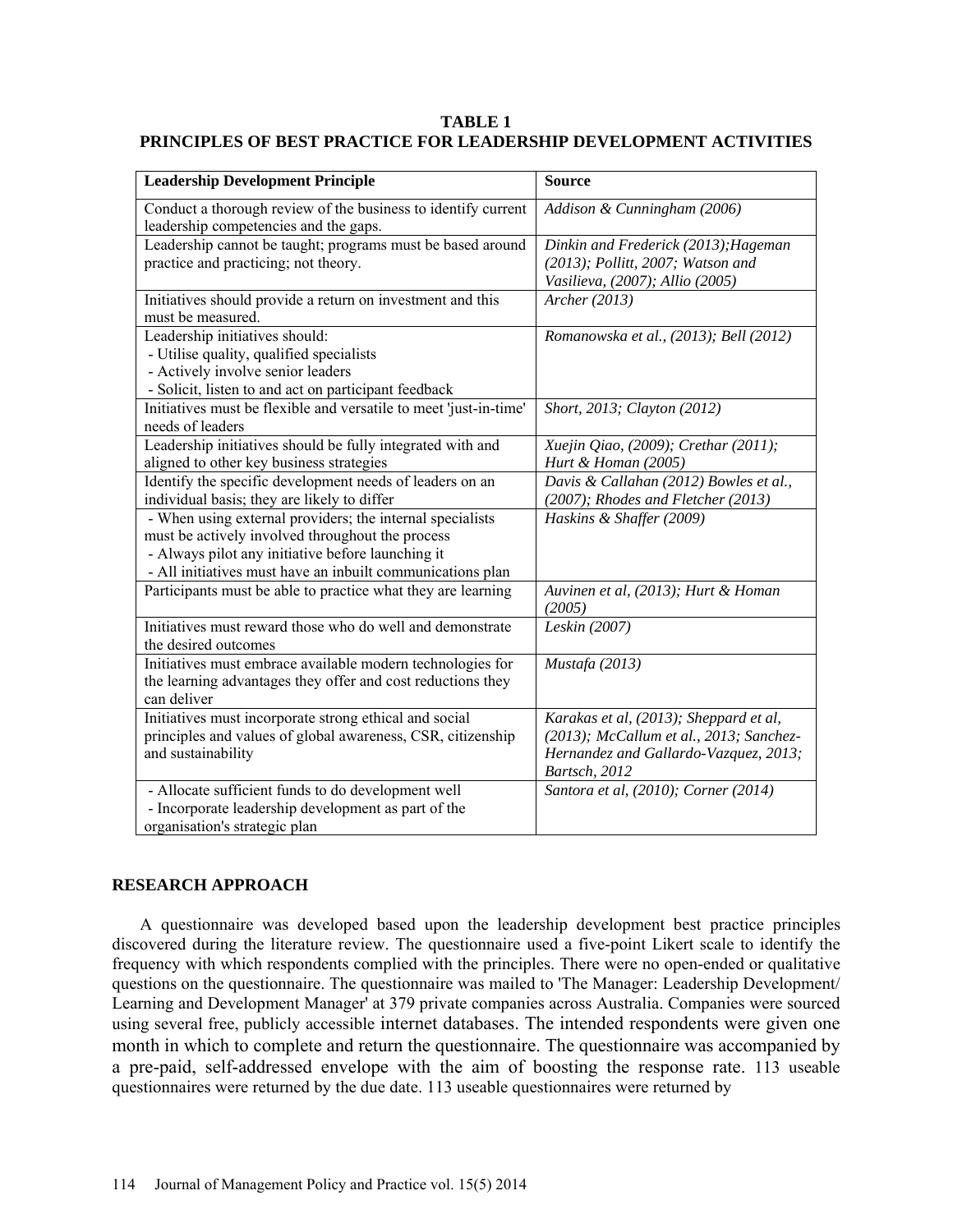#### **FINDINGS AND DISCUSSION**

|                 |                  |                   |             | $(n=113)$     |
|-----------------|------------------|-------------------|-------------|---------------|
| <b>City</b>     | Responses $(\#)$ | Responses $(\% )$ | <b>Male</b> | <b>Female</b> |
| Sydney          | 37               | 32.8              | 12          | 25            |
| Melbourne       | 18               | 15.9              | 8           | 10            |
| <b>Brisbane</b> | 16               | 14.1              | 8           | 8             |
| Perth           | 14               | 12.4              |             | 9             |
| Adelaide        | l 1              | 9.8               |             |               |
| Newcastle       | 9                | 7.9               |             | 4             |
| Hobart          |                  | 4.4               |             |               |
| Canberra        |                  | 2.7               |             |               |

# **TABLE 2 RESPONSE RATE BY LOCATION**

The majority of respondents came from the Greater Sydney Metropolitan Area as shown in Table 2. Sydney is Australia's largest city and the country's primary commercial and business hub. Arguably the high levels of best practice compliance found in the data reflect the large response from Australia's most developed and international corporate sector. One third of all respondents to the survey were from Sydney. There were 48 male and 65 female respondents. The study did not seek any further demographic information such as age of respondents or industry sector. The objective was to encourage a high response rate by keeping the questionnaire as short as possible and focusing on the principles of best practice questions.

The research findings are summarized in Table 3. The first observation from the collated data is that in response to each principle, a majority of respondents indicated that they always adhere to this principle. The number of respondents indicating they always adhered ranged from a low of 50.4 per cent (CSR, citizenship and sustainability) through to a high of 79.6 per cent (leadership development is part of the strategic plan). The number of respondents indicating zero compliance with the principles was always very low with three exceptions: 14.1 percent (CSR, citizenship and sustainability); 11.5 per cent (utilizing modern technologies) and 10.6 per cent (involving senior leaders in design and delivery). In nearly all cases respondent rates for 'usually' were higher than rates for 'rarely' and therefore overall compliance with all leadership best practice principles was high.

It is noticeable that there appears to be a significant degree of discretionary practice regarding the application of principles of best practice. This is suggested by the sizeable minority of respondents indicating 'sometimes' as a response. The inference is that sometimes a particular principle is being adhered to but on other occasions not. The reasons for this are not identified in this study. It is possible that time, cost, practicalities or nature of the leadership development initiative (for example: coaching; volunteering; classroom based learning) influence whether principles are being adopted. By way of example, 22.1 per cent of respondents said that they 'sometimes' pilot an initiative prior to full launch. Whether initiatives are designed to be flexible in order to meet just-in-time needs, 15 per cent of all respondents answered 'sometimes'.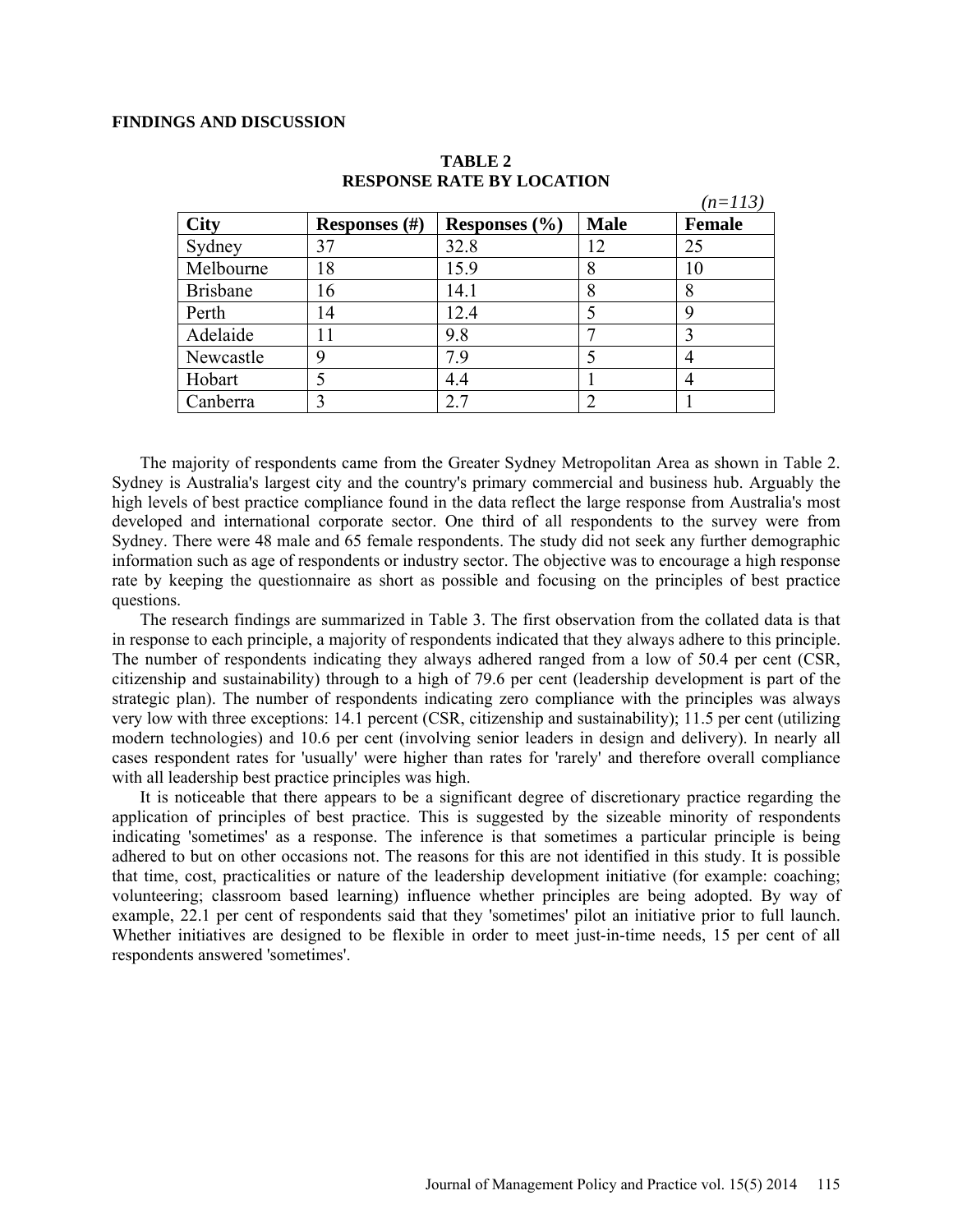|                                                                                                                                             |               |                 |                  |                     | $(n=113)$                 |  |
|---------------------------------------------------------------------------------------------------------------------------------------------|---------------|-----------------|------------------|---------------------|---------------------------|--|
| <b>Leadership Development Principle</b>                                                                                                     | <b>Always</b> | <b>Usually</b>  | <b>Sometimes</b> | <b>Rarely</b>       | <b>Never</b>              |  |
| Conduct a thorough review of the business to identify<br>current leadership competencies and the gaps.                                      | 85            | 10              | 10               | 5                   | $\overline{\mathfrak{z}}$ |  |
| Leadership programs must be based around practice<br>and practicing; not theory.                                                            | 77            | 19              | 15               | 0                   | $\overline{2}$            |  |
| Initiatives should be measured to identify their ROI                                                                                        | $70\,$        | 12              | 13               | 11                  | $\boldsymbol{7}$          |  |
| Leadership initiatives should utilise quality, qualified<br>specialists                                                                     | 84            | 11              | 10               | $\overline{\delta}$ | $\theta$                  |  |
| Leadership initiatives should solicit, listen to and act<br>on participant feedback                                                         | 81            | 20              | 8                | 5                   | $\theta$                  |  |
| Leadership initiatives should actively involve senior<br>leaders in design and delivery                                                     | 66            | 15              | 10               | 10                  | 12                        |  |
| Initiatives must be flexible and versatile to meet 'just-<br>in-time' needs of leaders                                                      | 73            | 10              | 17               | 12                  | $\mathfrak{I}$            |  |
| Leadership initiatives should be fully integrated with<br>and aligned to other key business strategies                                      | 88            | 11              | $\overline{4}$   | $\overline{7}$      | $\mathfrak{Z}$            |  |
| Identify the specific development needs of leaders on<br>an individual basis; they are likely to differ                                     | 68            | 22              | 9                | $\overline{4}$      | 10                        |  |
| When using external providers; the internal specialists<br>must be actively involved throughout the process                                 | 89            | 16              | $\overline{2}$   | 6                   | $\theta$                  |  |
| All initiatives must have an inbuilt communications<br>plan                                                                                 | 71            | 9               | 10               | 14                  | 9                         |  |
| Always pilot any initiative before launching it                                                                                             | 63            | 11              | 25               | 6                   | $\boldsymbol{8}$          |  |
| Participants must be able to practice what they are<br>learning                                                                             | 82            | 12              | $\boldsymbol{Q}$ | 10 <sup>2</sup>     | $\theta$                  |  |
| Initiatives must reward those who do well and<br>demonstrate the desired outcomes                                                           | 75            | 16              | 11               | 8                   | $\overline{2}$            |  |
| Initiatives must embrace available modern<br>technologies for the learning advantages they offer<br>and cost reductions they can deliver    | 62            | 18              | 16               | $\overline{4}$      | 13                        |  |
| Initiatives must incorporate strong ethical and social<br>principles and values of global awareness, CSR,<br>citizenship and sustainability | 57            | 20              | 8                | 11                  | 16                        |  |
| Allocate sufficient funds to do development well                                                                                            | 66            | 15              | 15               | 12                  | 5                         |  |
| Incorporate leadership development as part of the<br>organisation's strategic plan                                                          | 90            | $\overline{13}$ | $\overline{6}$   | $\overline{2}$      | $\overline{2}$            |  |

# **TABLE 3 SUMMARY OF RESEARCH FINDINGS**

In response to whether leadership initiatives are based around practice rather than theory, 13.2 per cent of respondents said 'sometimes'. Further research would be required to learn more about whether there is a discernible pattern or commonly experienced underlying reasons why respondents selected the 'sometimes' option.

# **CONCLUSION**

This research project consisted of a comprehensive literature review of scholarly articles on the topic of leadership development. An analysis of principles of best practice in leadership development initiatives led to the design of a questionnaire. The questionnaire was mailed to Australian leadership and learning and development managers in private companies. The 113 useable responses provided an insight into the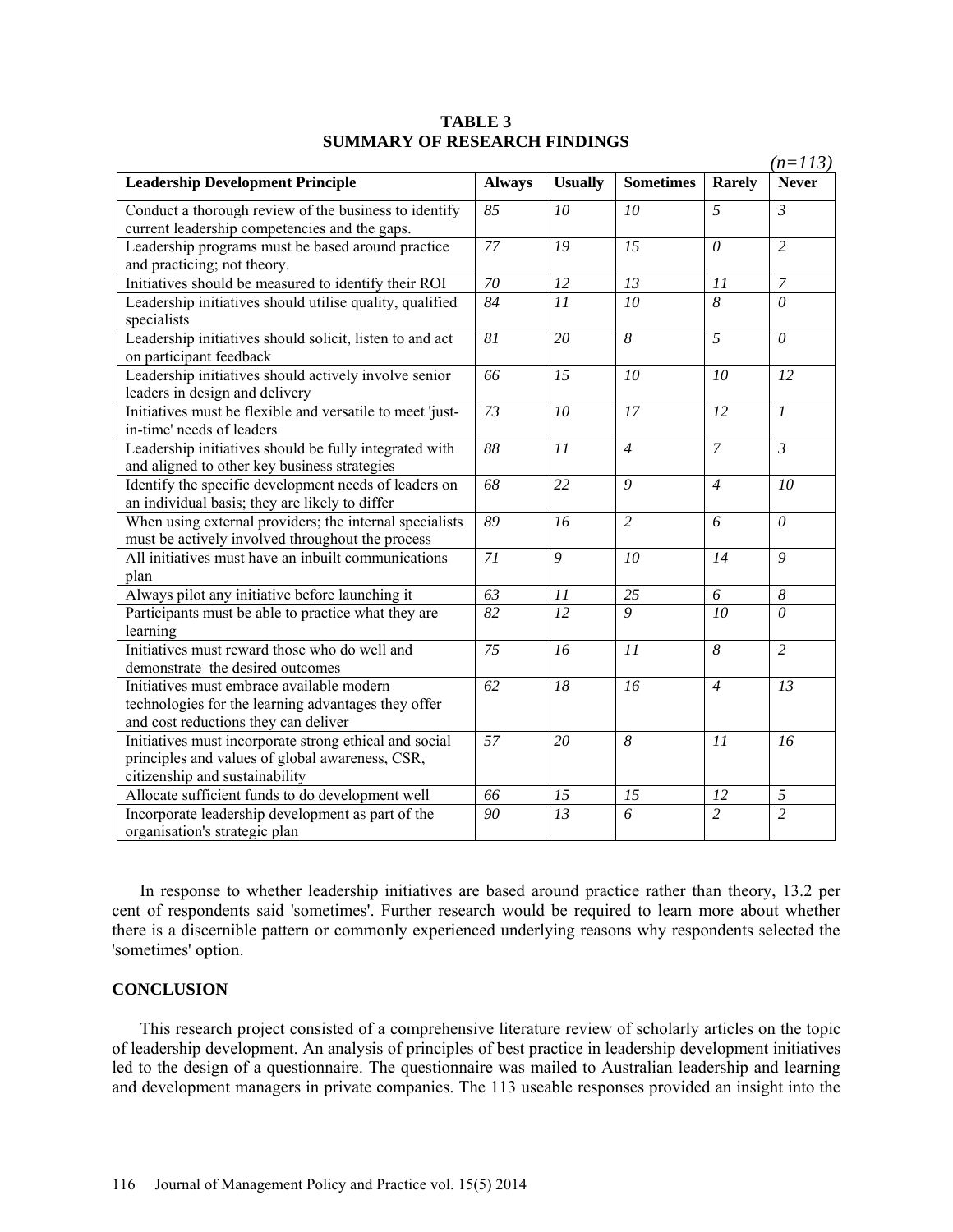frequency with which those designing, delivering and managing leadership development initiatives adhere to best practice principles.

The data revealed that to a very significant extent the survey respondents indicated a high level of compliance with all principles of best practice in leadership development with most respondents rating their organization as 'always' or 'usually' compliant. Around 80 per cent of responses, on average, for each principle were found to be always or usually compliant. Having noted this, there were principles where the percentage of 'always' responses was below 60 per cent. There were also a number of principles where the percentage of 'rarely' combined with 'never' responses were relatively high with a peak of 23.8 per cent for one particular response.

It is the conclusion of this research study that while Australian companies, based upon data from the surveyed sample, are significantly compliant with best practice principles in leadership development that there is opportunity for improvement. It is recommended that all leadership development initiatives actually be guided by clear, written principles against which quality can be measured. Leadership development specialists must secure organizational commitment (and sufficient funding) for a charter of best practice principles to be implemented to guide leadership development initiatives. As well as maintaining quality and integrity, a charter would also provide a framework to follow to maximize the return on the organization's investment in leadership development.

The author acknowledges that there are some limitations to the usability and transferability of the research findings. The sample size was relatively small; certainly as a proportion of Australia's privately owned companies. It is also true that one-third of all respondents were from just one city and it is possible that companies in smaller, regional areas might have returned different data. It is also a reasonable assumption that this survey would have returned quite different data if circulated in other countries and as such the transferability of the data is limited. The survey instrument did not include any open-ended questions and as such context is missing from this data with which to better understand the responses. The survey also sought little demographic data so as to keep the response rate high and errors to a minimum. Greater demographic data would have enriched the findings and allowed the researcher to make further observations.

This study provides a platform for further research to better understand the issues raised here and to add to areas this survey did not address. For example; this survey did not seek the participation of the public and not-for-profit sectors and this could be an interesting area for further research into leadership development best practice principles. Perhaps an international comparative study would also help put this study's findings into a broader context. Finally, it could be valuable to conduct some in-depth interviews or convene focus groups on some of the issues raised here to better understand why respondents answered the way that they did.

# **REFERENCES**

- Addison, S. and Cunningham, G. (2006), 'Developing your management team', *Industrial and Commercial Training,* Vol. 38, No. 7, pp. 379 - 383.
- Allio, R.J. (2005), 'Leadership development: teaching versus learning', *Management Decision,* Vol. 43, No. 7/8, pp. 1071 - 1077.
- Archer, S. (2013), 'Leadership development: can there be a return on investment?', *Development and Learning in Organizations,* Vol. 27, No. 3, pp. 18 - 21.
- Auvinen, T., Aaltio, I and Blomqvist, K. (2013), 'Constructing leadership by storytelling: the meaning of trust and narratives', *Leadership and Organization Development Journal,* Vol. 34, No. 6, pp. 496 - 514.
- Bartsch, G. (2012), 'Emotional learning: managerial development by corporate volunteering', *Journal of Management Development,* Vol. 31, No. 3, pp. 253 - 262.
- Bekas, S. (2014), 'Evaluating leadership development in postgraduate medical education', *Leadership in Health Services,* Vol. 27, No. 1, pp. 31 - 40.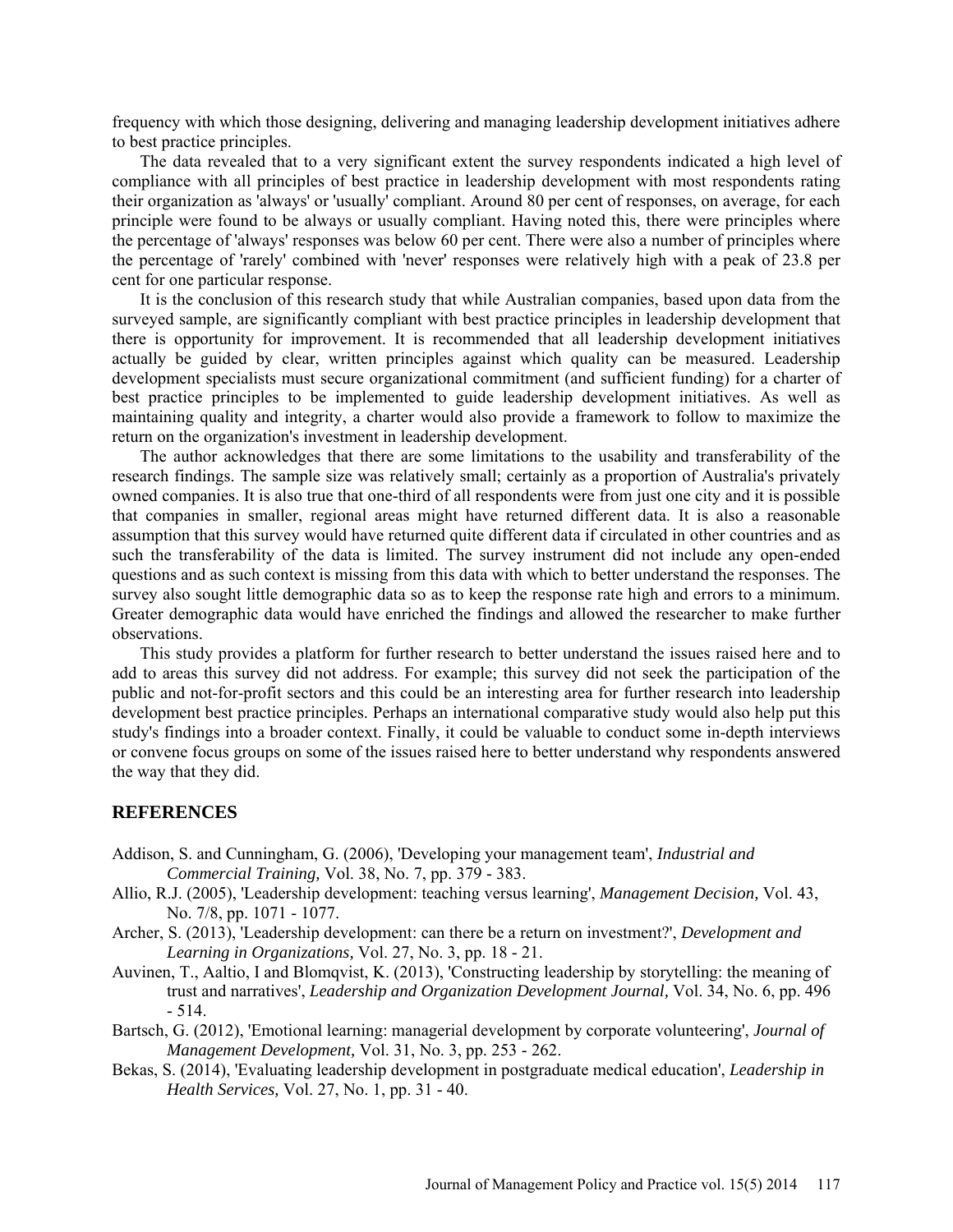- Bell, G. (2013), 'Embedding leadership throughout your organization: An interview with Harshvendra Soin, VP Leadership Acquisition and Development, Tech Mahindra', *Development and Learning in Organizations,* Vol. 27, No. 5, pp. 30 - 32.
- Bell, G. (2012), 'Interview with Professor M.S. Rao, author of Secrets of Your Leadership Success: The 11 Indispensable E's of a Leader', *Development and Learning in Organizations,* Vol. 26, No. 5, pp. 37-39.
- Bowles, S., Cunningham, C.J., De La Rosa, G.M. and Picano, J. (2007), 'Coaching leaders in middle and executive management: goals, performance, buy-in', *Leadership and Organization Development Journal,* Vol. 28, No. 5, pp. 388 - 408.
- Clayton, H. (2012), 'The changing leadership landscape', *Strategic HR Review,* Vol. 11, No. 2, pp. 78 83.
- Corner, J. (2014), 'The fast are eating the slow: mentoring for leadership development as a competitive method', *Industrial and Commercial Training,* Vol. 46, No. 1, pp. 29 - 33.
- Crethar, M., Phillips, J. and Brown, P. (2011), 'Queensland Health a leadership development journey: A case study', *Leadership in Health Services,* Vol. 24, No. 4, pp. 308 – 324.
- Davis, P. J. and Callahan, W. (2012), 'Professional development for company directors a strategic leadership opportunity for HR? The case of Air Astana', *Industrial and Commercial Training,*  Vol. 44, No. 5, pp. 268 - 272.
- Dinkin, D.R. and Frederick, S.L. (2013), 'Action-learning projects used in public health leadership institutes', *Leadership in Health Services,* Vol. 26, No. 1, pp. 7 - 19.
- Hagemann, B. and Stroope, S. (2013), 'Developing the next generation of leaders', *Journal of Industrial and Commercial Training,* Vol. 45, No. 2, pp. 123 - 126.
- Haskins, M.E. and Shaffer, G.R. (2009), 'Partnering with your leadership development provider: 12 best practices', *Strategic HR Review,* Vol. 8, No. 6, pp. 28 – 32.
- Hurt, A.C. and Homan, S.R. (2005), 'Grooming leaders', *Industrial and Commercial Training,* Vol. 37, No. 3, pp. 120 - 123.
- Jones, R.A., Rafferty, A.E. and Griffin, M.A. (2006), 'The executive coaching trend: towards more flexible executives', *Leadership and Organization Development Journal,* Vol. 27, No. 7, pp. 584 – 596.
- Karakas, F., Sarigollu, E. and Manisaligil, A. (2013), 'The use of benevolent leadership development to advance principles of responsible management education', *Journal of Management Development,*  Vol. 32, No. 8, pp. 801 - 822.
- Korde, P., Eckert, R., Nielsen-Lazo, P. and Giffen, D. (2011), ''Philips Octagon a partnership for leadership excellence and innovation'', European Foundation for Management Development Excellence in Practice Awards winning submission 2011, Talent Development category.
- Leskiw, S.L. and Singh, P. (2007), 'Leadership development: learning from best practices', *Leadership and Organization Development Journal,* Vol. 28, No. 5, pp. 444 - 464.
- McCallum, S., Schmid, M.A. and Price, L. (2013), 'CSR: a case for employee skills-based volunteering', *Social Responsibility Journal,* Vol. 9, No. 3, pp. 479 - 495.
- Mustafa, E. (2013), 'The ten characteristics of world-class learning and development', *Human Resource Management International Digest,* Vol. 21, No. 6, pp. 3 - 5.
- Nahavandi, A. (2012), *The Art and Science of Leadership*, (6<sup>th</sup> Edn), Pearson, Upper Saddle River, NJ.
- Northouse, P.G. (2010), *Leadership Theory and Practice*, (5<sup>th</sup> Edn), Sage, Los Angeles. CA.
- Pollitt, D. (2007), 'Convergys managers build platform for success: Outdoor training helps to create a shared sense of purpose', *Human Resource Management International Digest,* Vol. 15, No. 7, pp. 25 - 26.
- Preece, D. and Iles, P. (2009), 'Executive development: Assuaging uncertainties through joining a leadership academy', *Personnel Review,* Vol. 38, No. 3, pp. 286 – 306.
- Rhodes, C. and Fletcher, S. (2013), 'Coaching and mentoring for self-efficacious leadership in schools', *International Journal of Mentoring and Coaching in Education,* Vol. 2, No. 1, pp. 47 - 63.